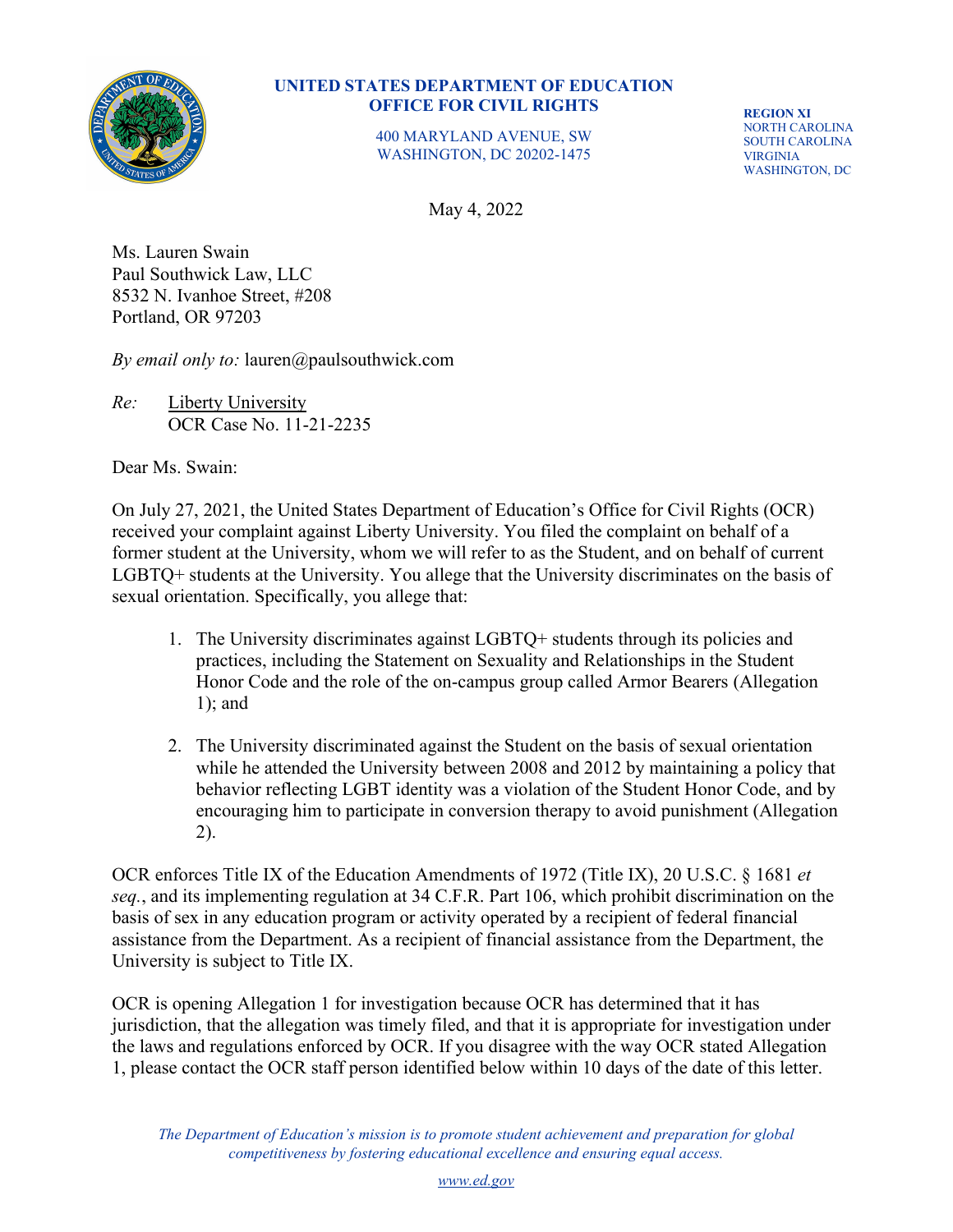Please note that opening this allegation for investigation in no way implies that OCR has made a determination with regard to its merits. During the investigation, OCR is a neutral fact-finder, collecting and analyzing relevant evidence from you, the University, and other sources, as appropriate. OCR will ensure that its investigation is legally sufficient and fully responds to the allegation in accordance with the provisions of Article III of OCR's *Case Processing Manual*  (CPM), available at [https://www2.ed.gov/about/offices/list/ocr/docs/ocrcpm.pdf.](https://www2.ed.gov/about/offices/list/ocr/docs/ocrcpm.pdf) In accordance with the CPM, OCR will provide a copy of the complaint to the University.

After carefully reviewing the information you provided, OCR has determined that it will not investigate Allegation 2. According to the information provided in the Student's Declaration, which was attached to your complaint, the Student attended the University between August 2008 and May 2012, and the acts of alleged discrimination against the Student occurred during that timeframe. As explained in Section 106 of the CPM, OCR generally will take action only with respect to allegations that are filed within 180 days of the alleged discrimination unless OCR grants a waiver under Section 107 of the CPM. You filed this complaint on July 27, 2021, more than 180 days after the University allegedly discriminated against the Student between August 2008 and May 2012.

You requested a waiver of the 180-day filing requirement for Allegation 2 on the following bases:

- 1) the COVID-19 pandemic;
- 2) the Trump administration's policies and statements about religious exemptions to Title IX;
- 3) the Trump administration's policies and statements about Title IX not prohibiting discrimination on the basis of sexual orientation or gender identity; and
- 4) although the initial act of discrimination took place more than 180 days ago, [the Student's] complaint should not be considered time-barred because [the University] continues to discriminate against [the Student] and to promulgate policies and practices that discriminate against LGBTQ+ students.

OCR has reviewed your request and declines to waive OCR's 180-day deadline. OCR is accordingly dismissing Allegation 2 as untimely under Section 108(d) of the CPM.

You have a right to appeal OCR's dismissal of Allegation 2 within 60 calendar days of the date indicated on this letter. An appeal can be filed electronically, by mail, or by fax. You must either submit (1) a completed appeal form online at [https://ocrcas.ed.gov/content/ocr-electronic](https://ocrcas.ed.gov/content/ocr-electronic-appeals-form)[appeals-form](https://ocrcas.ed.gov/content/ocr-electronic-appeals-form) or (2) a written statement of no more than 10 pages (double-spaced, if typed) by email to [OCR@ed.gov,](mailto:OCR@ed.gov) by fax to 202-245-8392, or by mail to the Office for Civil Rights, U.S. Department of Education, 400 Maryland Avenue SW, Washington, D.C. 20202. The filing date on an appeal is the date the appeal is postmarked, submitted electronically, or submitted by fax. In the appeal, you must explain why you believe the factual information described here was incomplete or incorrect, the legal analysis was incorrect, or the appropriate legal standard was not applied, and how correction of any error(s) would result in the case being opened for investigation; failure to do so may result in dismissal of the appeal.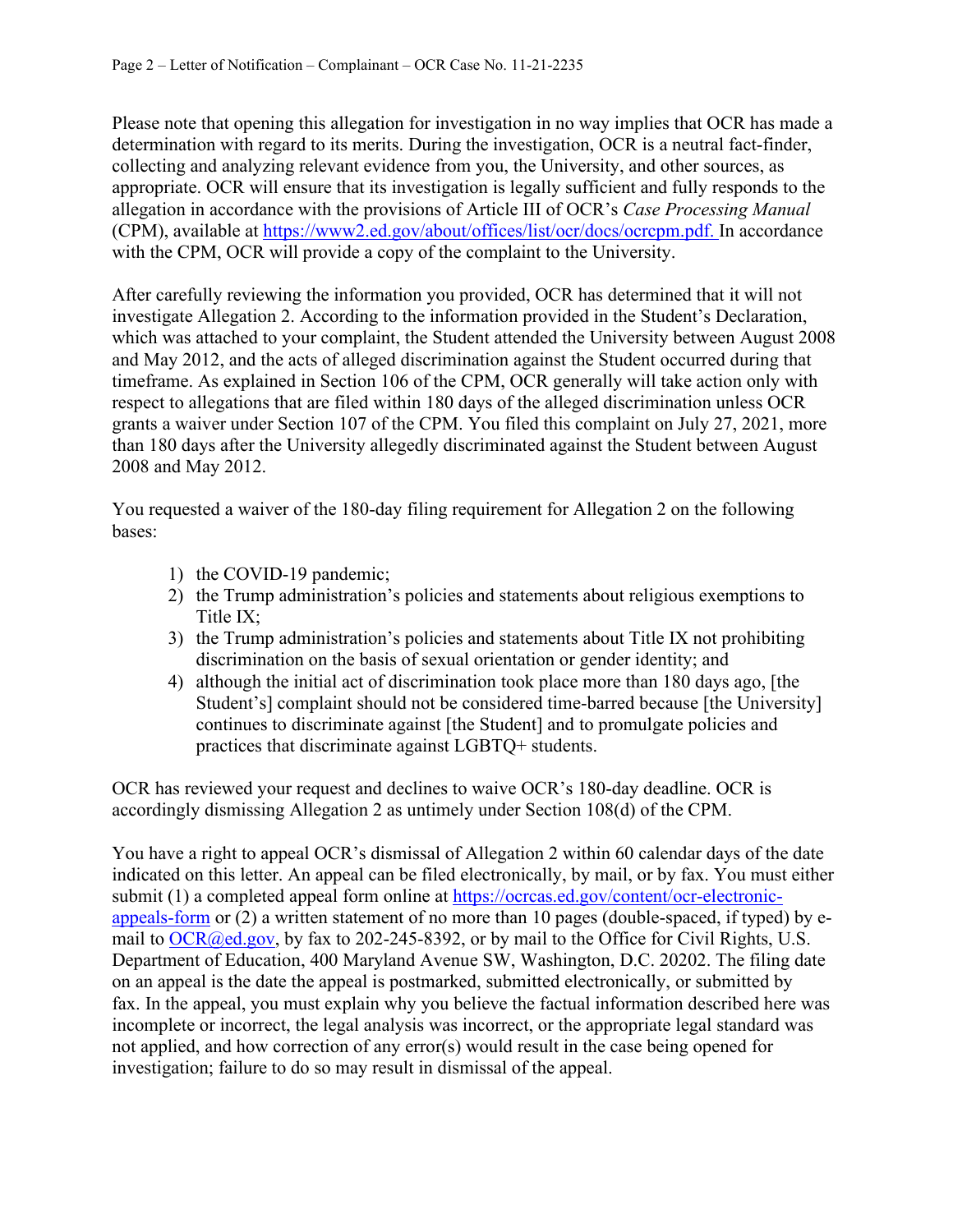OCR would like to make you aware that individuals who file complaints with OCR may have the right to file a private suit in federal court whether or not OCR finds a violation.

This letter sets forth OCR's determination in an individual OCR case. This letter is not a formal statement of OCR policy and should not be relied upon, cited, or construed as such. OCR's formal policy statements are approved by a duly authorized OCR official and made available to the public.

Please be advised that the University must not harass, coerce, intimidate, discriminate, or otherwise retaliate against an individual because that individual asserts a right or privilege under a law enforced by OCR or files a complaint, testifies, assists, or participates in a proceeding under a law enforced by OCR. If this happens, the individual may file a separate retaliation complaint with OCR.

Under the Freedom of Information Act (FOIA), it may be necessary to release this document and related correspondence and records upon request. If OCR receives such a request, we will seek to protect, to the extent provided by law, personally identifiable information that could reasonably be expected to constitute an unwarranted invasion of personal privacy if released.

If you have any questions or concerns, please contact Sarah Morgan, the OCR attorney assigned to this complaint, at (202) 245-7364, or by email at sarah.morgan@ed.gov.

Sincerely,

 Zorayda Moreira-Smith Supervisory Attorney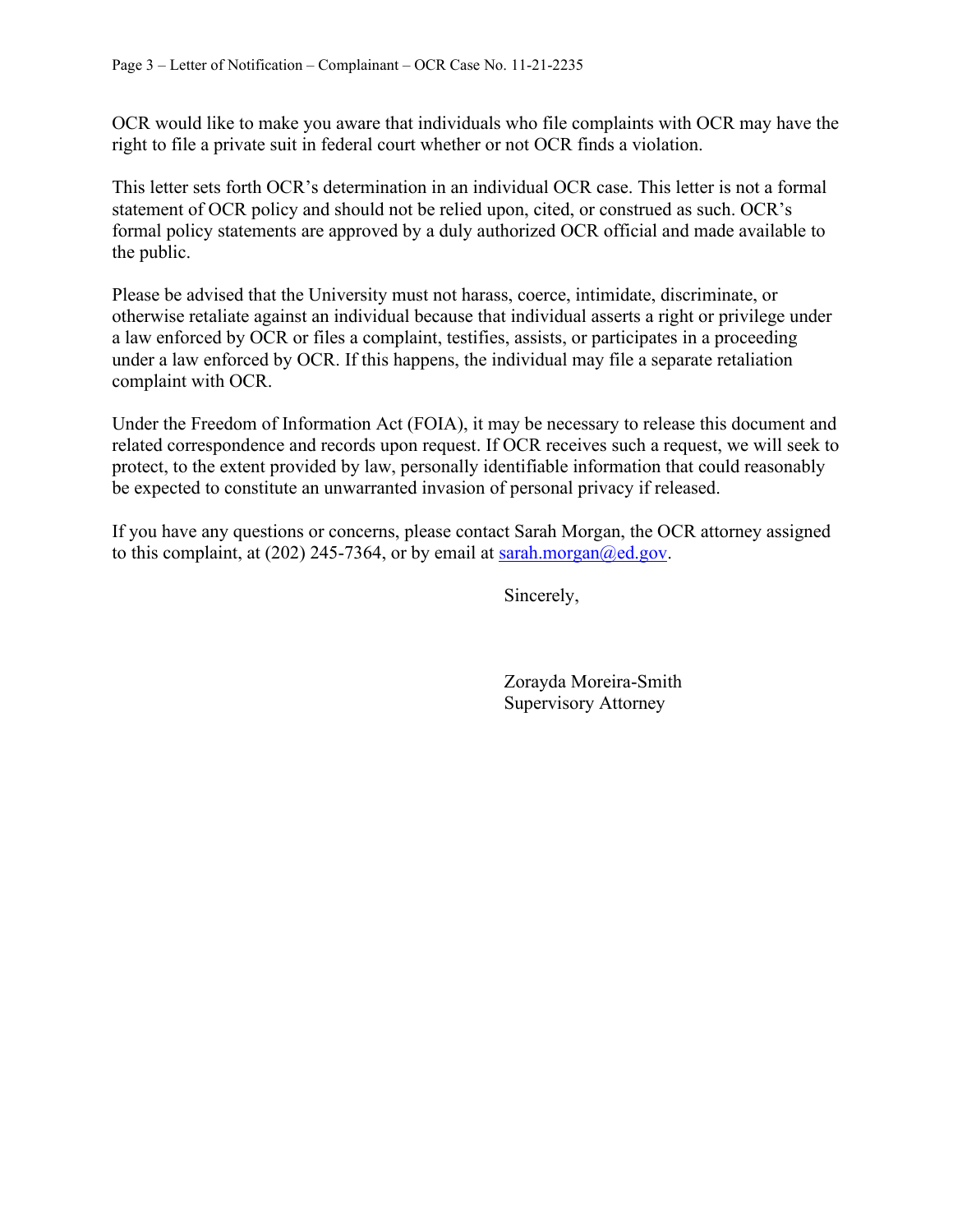

**REGION IX CALIFORNIA**

50 UNITED NATIONS PLAZA MAIL BOX 1200, ROOM 1545 SAN FRANCISCO, CA 94102

May 3, 2022

Lauren Swain Paul Southwick Law, LLC 8532 N. Ivanhoe Street, #208 Portland, OR 97203

*By email only to:* lauren@paulsouthwick.com

Re: La Sierra University OCR Case No. 09-21-2314

Dear Ms. Swain:

On July 27, 2021, the United States Department of Education's Office for Civil Rights (OCR) received your complaint against La Sierra University. You filed the complaint on behalf of a student at the University, whom we will refer to as the Student, and on behalf of other LGBTQ students at the University. You allege that the University discriminates on the basis of sexual orientation and gender identity. Specifically, you allege that:

- 1) The University is discriminating against the Student and other LGBTQ students on the basis of sexual orientation and gender identity by refusing to officially recognize the LGBTQ student group on campus (Allegation 1);
- 2) The University is discriminating against the Student and other LGBTQ students on the basis of sexual orientation and gender identity because its policies and practices, including in its current student handbook, endorse the Seventh-day Adventist doctrine on homosexuality, stating that sexual intimacy belongs only within the marital relationship of a man and a woman (Allegation 2); and
- 3) The University discriminated against the Student on the basis of sexual orientation and gender identity by failing to address their two complaints to the University in 2018, which alleged that a faculty member made homophobic comments in the classroom and a guest lecturer made comments disparaging LGBTQ individuals (Allegation 3).

OCR enforces Title IX of the Education Amendments of 1972 (Title IX), 20 U.S.C. § 1681 *et seq.*, and its implementing regulation at 34 C.F.R. Part 106, which prohibit discrimination on the basis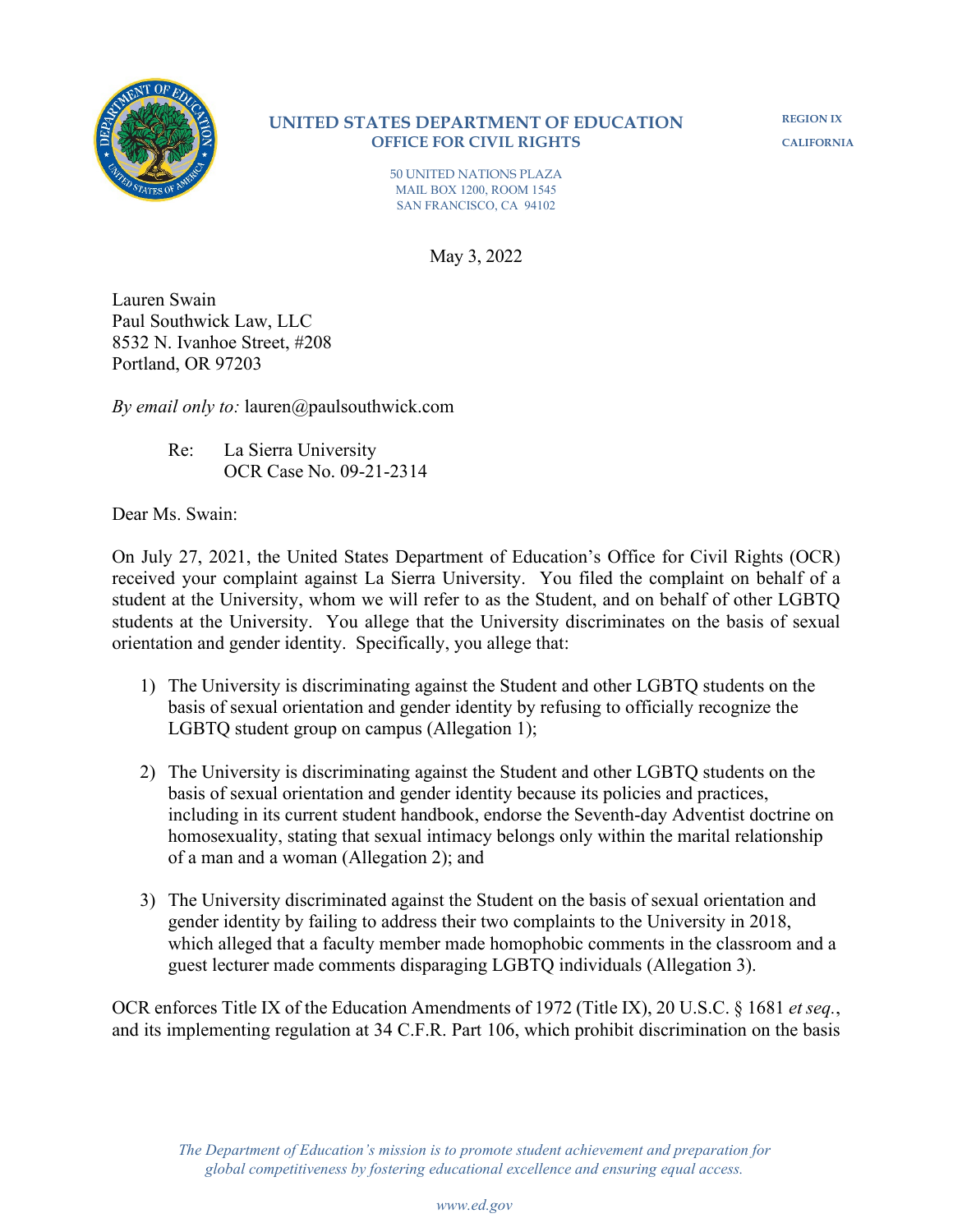of sex in any education program or activity operated by a recipient of federal financial assistance from the Department. As a recipient of financial assistance from the Department, the University is subject to Title IX.

OCR is opening Allegations 1 and 2 for investigation because OCR has determined that it has jurisdiction, that these allegations were timely filed, and that they are appropriate for investigation under the laws and regulations enforced by OCR. If you disagree with the way OCR stated Allegation 1 or 2, please contact the OCR staff person identified below within 10 days of the date of this letter.

Please note that opening the allegations for investigation in no way implies that OCR has made a determination with regard to their merits. During the investigation, OCR is a neutral fact-finder, collecting and analyzing relevant evidence from you, the University, and other sources, as appropriate. OCR will ensure that its investigation is legally sufficient and fully responds to the allegations in accordance with the provisions of Article III of OCR's *Case Processing Manual*  (CPM), available at https://www2.ed.gov/about/offices/list/ocr/docs/ocrcpm.pdf. In accordance with the CPM, OCR will provide a copy of the complaint to the University.

After carefully reviewing the information you provided, OCR has determined that it will not investigate Allegation 3. According to the Student, the allegation concerning the University's failure to address their two discrimination complaints occurred in the spring and winter of 2018. As explained in Section 106 of the CPM, OCR generally will take action only with respect to allegations that are filed within 180 days of the alleged discrimination unless OCR grants a waiver under Section 107 of the CPM. You filed this complaint on July 27, 2021, more than 180 days after the University allegedly discriminated against the Student in the spring and winter of 2018.

You requested a waiver of the 180-day filing requirement for Allegation 3 on the following bases:

- 1) the COVID-19 pandemic;
- 2) the Trump administration's policies and statements about religious exemptions to Title IX;
- 3) the Trump administration's policies and statements about Title IX not prohibiting discrimination on the basis of sexual orientation or gender identity; and
- 4) although the initial act of discrimination took place more than 180 days ago, [the Student's] complaint should not be considered time-barred because the University continues to discriminate against [the Student] and to promulgate policies and practices that discriminate against LGBTQ+ students.

OCR has reviewed your request and declines to waive OCR's 180-day deadline. OCR is accordingly dismissing Allegation 3 as untimely under Section 108(d) of the CPM.

You have a right to appeal OCR's dismissal of Allegation 3 within 60 calendar days of the date indicated on this letter. An appeal can be filed electronically, by mail, or by fax. You must either submit (1) a completed appeal form online at https://ocrcas.ed.gov/content/ocr-electronic-appeals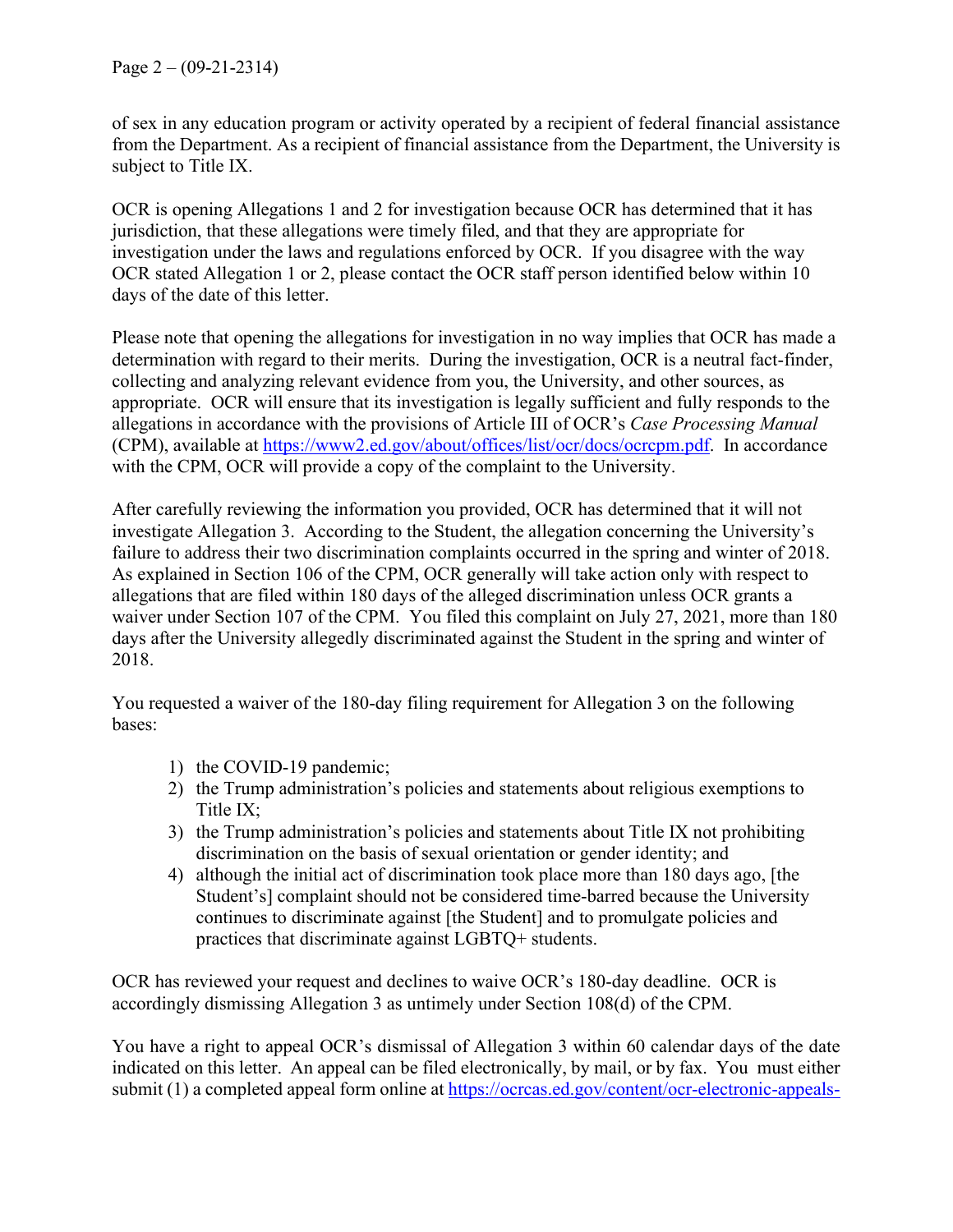Page  $3 - (09-21-2314)$ 

<u>form</u> or  $(2)$  a written statement of no more than 10 pages (double-spaced, if typed) by email to OCR@ed.gov, by fax to 202-453-6012, or to the Office for Civil Rights, U.S. Department of Education, 400 Maryland Avenue SW, Washington, D.C. 20202. The filing date on an appeal is the date the appeal is postmarked, submitted electronically, or submitted by fax. In the appeal, you must explain why you believe the factual information described here was incomplete or incorrect, the legal analysis was incorrect, or the appropriate legal standard was not applied, and how correction of any error(s) would result in the case being opened for investigation; failure to do so may result in dismissal of the appeal.

OCR would like to make you aware that individuals who file complaints with OCR may have the right to file a private suit in federal court whether or not OCR finds a violation.

This letter sets forth OCR's determination in an individual OCR case. This letter is not a formal statement of OCR policy and should not be relied upon, cited, or construed as such. OCR's formal policy statements are approved by a duly authorized OCR official and made available to the public.

Please be advised that the University must not harass, coerce, intimidate, discriminate, or otherwise retaliate against an individual because that individual asserts a right or privilege under a law enforced by OCR or files a complaint, testifies, assists, or participates in a proceeding under a law enforced by OCR. If this happens, the individual may file a separate retaliation complaint with OCR.

Under the Freedom of Information Act (FOIA), it may be necessary to release this document and related correspondence and records upon request. If OCR receives such a request, we will seek to protect, to the extent provided by law, personally identifiable information that could reasonably be expected to constitute an unwarranted invasion of personal privacy if released.

If you have any questions or concerns, please contact Blake Thompson, Deputy Chief Attorney at 415-486-5630 or by email at blake.thompson $@ed.gov$ .

Sincerely,

am

Anamaria Loya Chief Attorney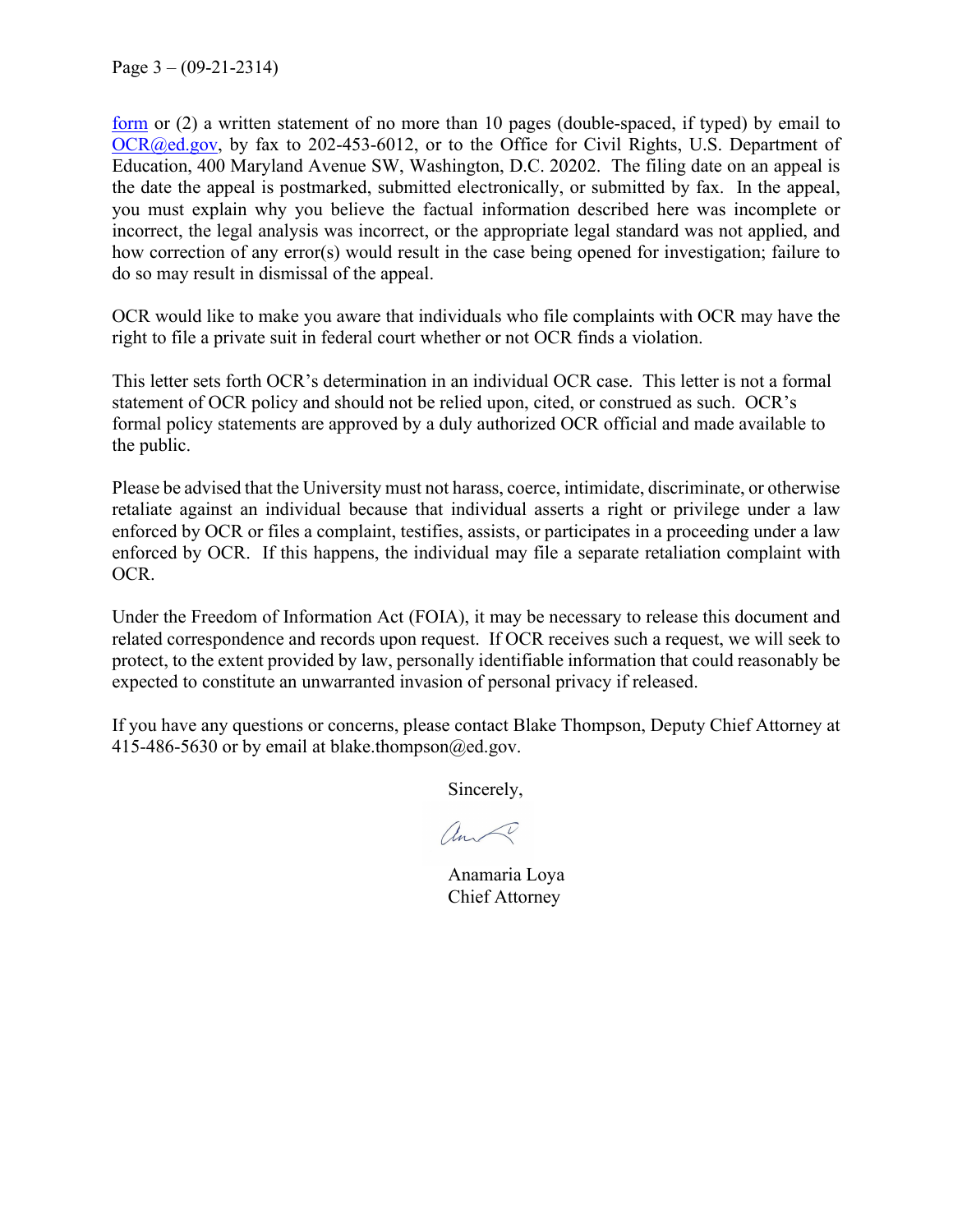

**REGION IX CALIFORNIA**

50 UNITED NATIONS PLAZA MAIL BOX 1200, ROOM 1545 SAN FRANCISCO, CA 94102

May 3, 2022

Lauren Swain Paul Southwick Law, LLC 8532 N. Ivanhoe Street, #208 Portland, OR 97203

*By email only to:* lauren@paulsouthwick.com

Re: Azusa Pacific University OCR Case No. 09-21-2318

Dear Ms. Swain:

On July 27, 2021, the United States Department of Education's Office for Civil Rights (OCR) received your complaint against Azusa Pacific University. You filed the complaint on behalf of a former student at the University, whom we will refer to as the Student, and on behalf of current LGBTQ+ students at the University. You allege that the University discriminates on the basis of sexual orientation and gender identity. Specifically, you allege that:

- 1. The University discriminated against the Student in the Spring 2021 semester and continues to discriminate against LGBTQ+ students based on sexual orientation and gender identity because its policies and practices, including in its current Student Handbook, prohibit sexual intimacy outside of marriage and endorse the doctrine that marriage is between a man and a woman (Allegation 1);
- 2. The University discriminated against the Student in the Spring 2021 semester and continues to discriminate against LGBTQ+ students based on sexual orientation and gender identity by refusing to fully recognize the LGBTQ+ student group on campus (Allegation 2); and
- 3. The University discriminated against the Student based on sexual orientation and gender identity because changes the University made to its policies on same-sex dating in 2018 and 2019, as well as a letter a University professor sent to the University in fall 2018 about such changes, left the Student fearful of being punished and having their scholarship revoked (Allegation 3).

*The Department of Education's mission is to promote student achievement and preparation for global competitiveness by fostering educational excellence and ensuring equal access.*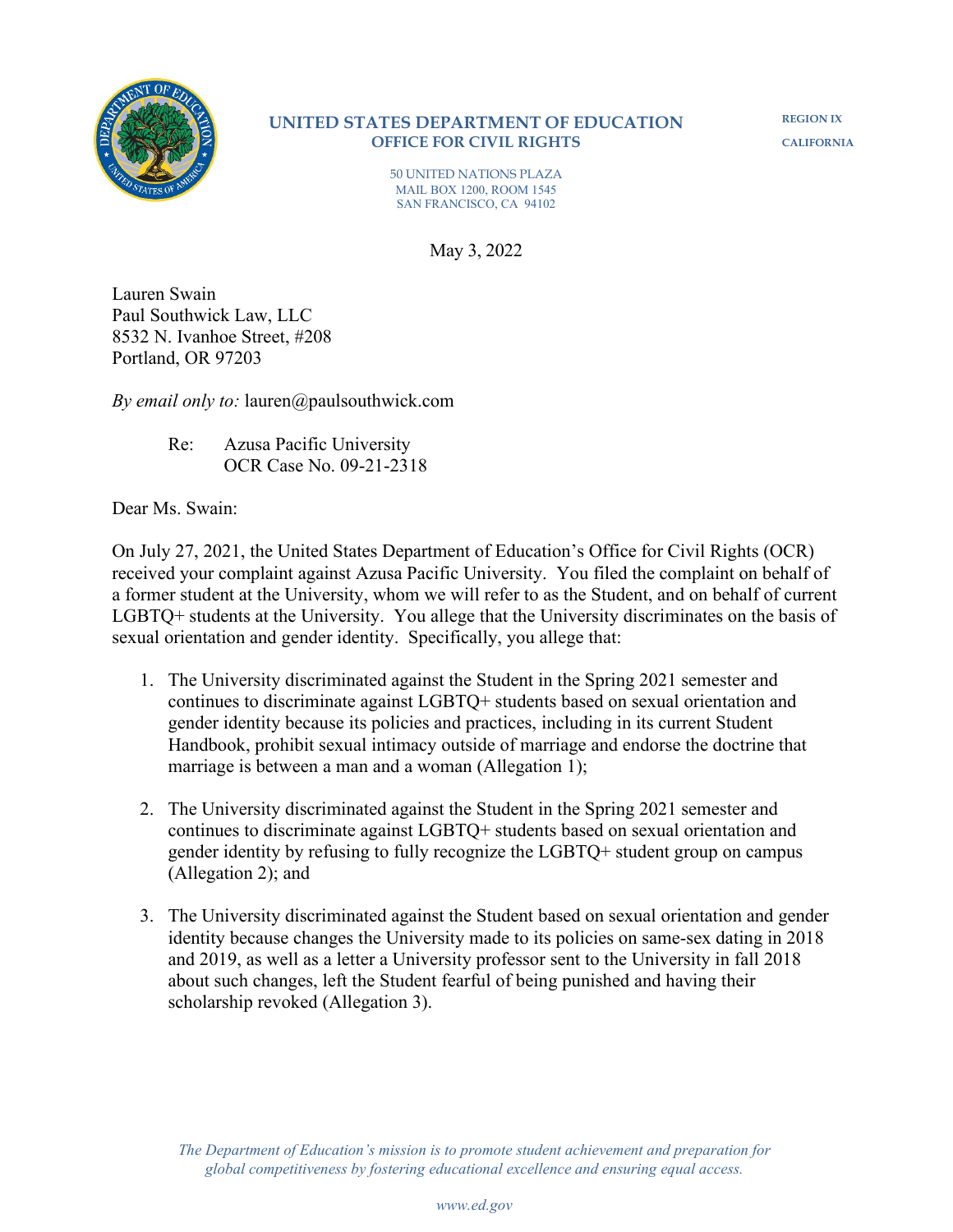OCR enforces Title IX of the Education Amendments of 1972 (Title IX), 20 U.S.C. § 1681 *et seq.*, and its implementing regulation at 34 C.F.R. Part 106, which prohibit discrimination on the basis of sex in any education program or activity operated by a recipient of federal financial assistance from the Department. As a recipient of financial assistance from the Department, the University is subject to Title IX.

OCR is opening Allegations 1 and 2 for investigation with respect to the University's policies and practices in the 2021-2022 academic year and the spring 2021 semester, the Student's last semester, because OCR has determined that it has jurisdiction, that these allegations were timely filed, and that they are appropriate for investigation under the laws and regulations enforced by OCR. If you disagree with the way OCR stated Allegation 1 or 2, please contact the OCR staff person identified below within 10 days of the date of this letter.

Please note that opening the allegations for investigation in no way implies that OCR has made a determination with regard to their merits. During the investigation, OCR is a neutral fact-finder, collecting, and analyzing relevant evidence from you, the University, and other sources, as appropriate. OCR will ensure that its investigation is legally sufficient and fully responds to the allegations, in accordance with the provisions of Article III of OCR's *Case Processing Manual* (CPM), available at [https://www2.ed.gov/about/offices/list/ocr/docs/ocrcpm.pdf.](https://www2.ed.gov/about/offices/list/ocr/docs/ocrcpm.pdf) In accordance with the CPM, OCR will provide a copy of the complaint to the University.

After carefully reviewing the information you provided, OCR has determined that it will not investigate Allegation 3. According to the information provided in the Student's Declaration, which was attached to your complaint, the Student enrolled at the University in August 2017, and the acts of alleged discrimination involving changes to the University's policies on same-sex dating occurred in 2018 and 2019 and the related letter was issued in fall 2018. As explained in Section 106 of the CPM, OCR generally will take action only with respect to allegations that are filed within 180 days of the alleged discrimination unless OCR grants a waiver under Section 107 of the CPM. You filed this complaint on July 27, 2021, more than 180 days after the University allegedly discriminated against the Student in 2018 and 2019.

You requested a waiver of the 180-day filing requirement for Allegation 3 on the following bases:

- 1) the COVID-19 pandemic;
- 2) the Trump administration's policies and statements about religious exemptions to Title IX;
- 3) the Trump administration's policies and statements about Title IX not prohibiting discrimination on the basis of sexual orientation or gender identity; and
- 4) although the initial act of discrimination took place more than 180 days ago, [the Student's] complaint should not be considered time-barred because the University continues to discriminate against [the Student] and to promulgate policies and practices that discriminate against LGBTQ+ students.

OCR has reviewed your request and declines to waive OCR's 180-day deadline. OCR is accordingly dismissing Allegation 3 as untimely under Section 108(d) of the CPM.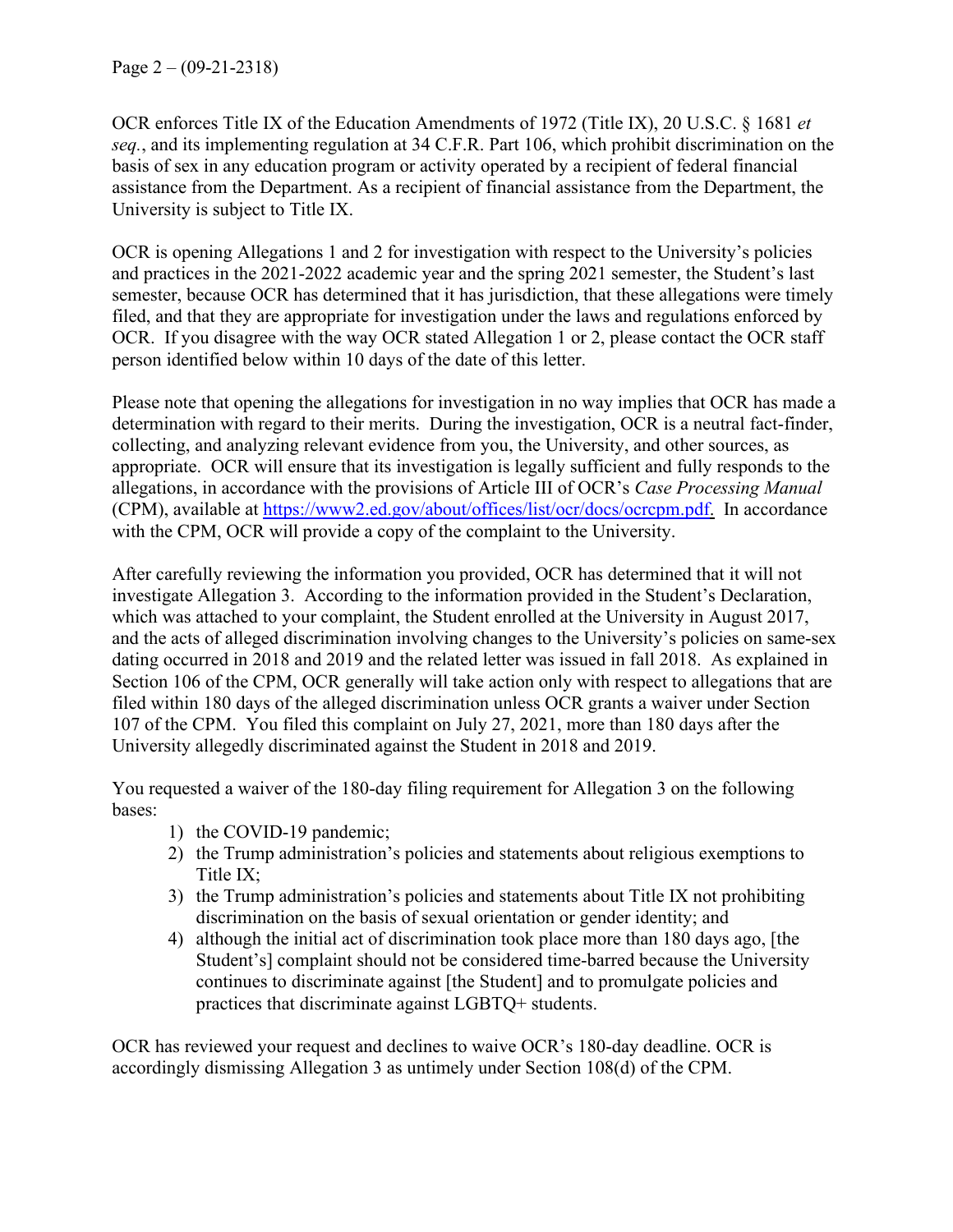Page  $3 - (09-21-2318)$ 

You have a right to appeal OCR's dismissal of Allegation 3 within 60 calendar days of the date indicated on this letter. An appeal can be filed electronically, by mail, or by fax. You must either submit (1) a completed appeal form online at [https://ocrcas.ed.gov/content/ocr-electronic](https://ocrcas.ed.gov/content/ocr-electronic-appeals-form)[appeals-form](https://ocrcas.ed.gov/content/ocr-electronic-appeals-form) or (2) a written statement of no more than 10 pages (double-spaced, if typed) by email to  $OCR$  ( $Q$ )  $Q$   $Q$ , by fax to 202-453-6012, or to the Office for Civil Rights, U.S. Department of Education, 400 Maryland Avenue SW, Washington, D.C. 20202. The filing date on an appeal is the date the appeal is postmarked, submitted electronically, or submitted by fax. In the appeal, you must explain why you believe the factual information described here was incomplete or incorrect, the legal analysis was incorrect, or the appropriate legal standard was not applied, and how correction of any error(s) would result in the case being opened for investigation; failure to do so may result in dismissal of the appeal.

OCR would like to make you aware that individuals who file complaints with OCR may have the right to file a private suit in federal court whether or not OCR finds a violation.

This letter sets forth OCR's determination in an individual OCR case. This letter is not a formal statement of OCR policy and should not be relied upon, cited, or construed as such. OCR's formal policy statements are approved by a duly authorized OCR official and made available to the public.

Please be advised that the University must not harass, coerce, intimidate, discriminate, or otherwise retaliate against an individual because that individual asserts a right or privilege under a law enforced by OCR or files a complaint, testifies, assists, or participates in a proceeding under a law enforced by OCR. If this happens, the individual may file a separate retaliation complaint with OCR.

Under the Freedom of Information Act (FOIA), it may be necessary to release this document and related correspondence and records upon request. If OCR receives such a request, we will seek to protect, to the extent provided by law, personally identifiable information that could reasonably be expected to constitute an unwarranted invasion of personal privacy if released.

If you have any questions or concerns, please contact Blake Thompson, Deputy Chief Attorney, at 415-486-5630 or by email at blake.thompson@ed.gov.

Sincerely,

ando

Anamaria Loya Chief Attorney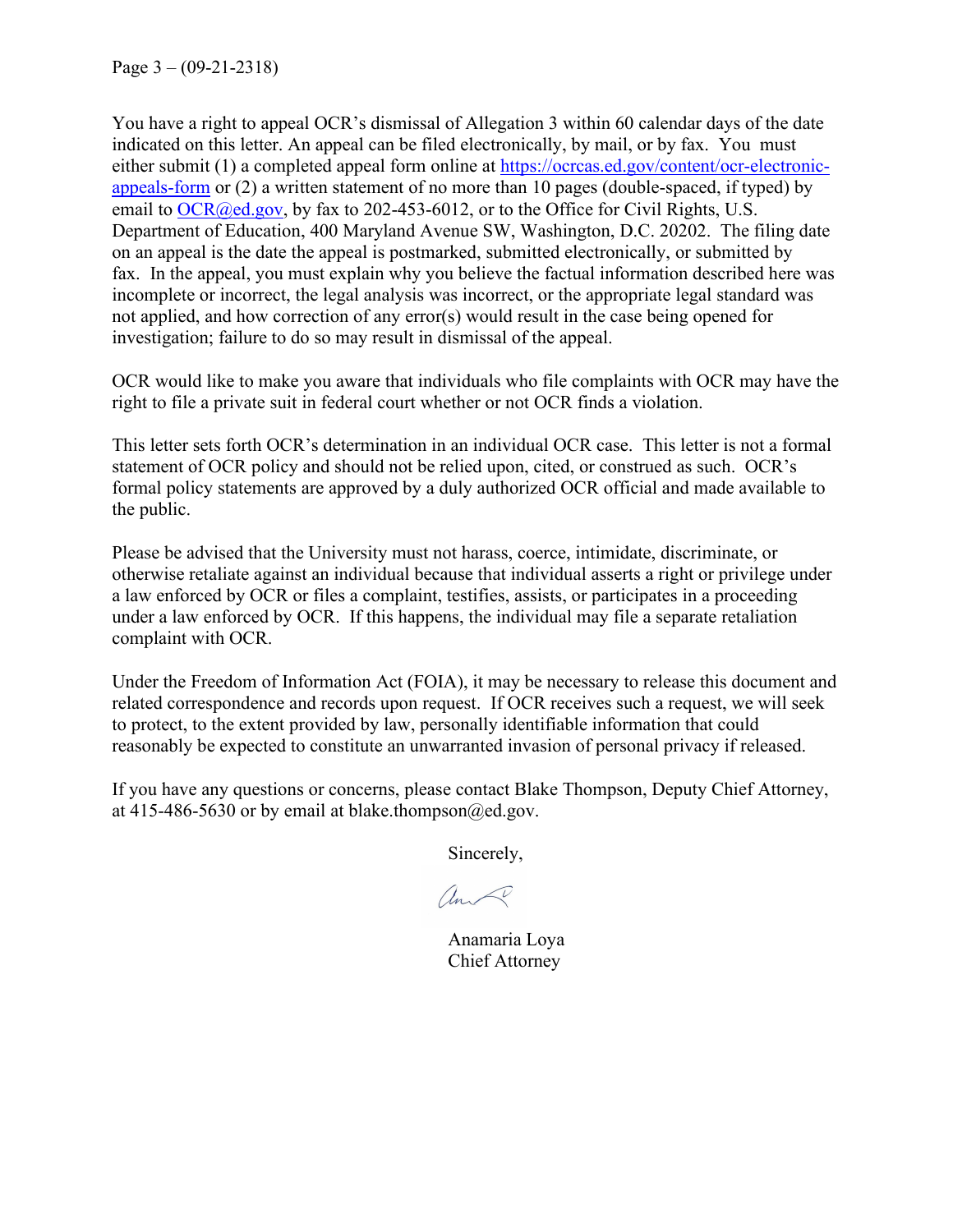

1244 SPEER BLVD., SUITE 310 DENVER, CO 80204-3582

**REGION VIII**

ARIZONA COLORADO NEW MEXICO UTAH WYOMING

April 8, 2022

Ms. Lauren Swain Paul Southwick Law, LLC 8532 N. Ivanhoe Street, #208 Portland, OR 97203

*By email only to:* lauren@paulsouthwick.com

*Re:* Colorado Christian University OCR Case No. 08-21-2214

Dear Ms. Swain:

On August 3, 2021, the United States Department of Education's Office for Civil Rights (OCR) received your complaint against Colorado Christian University. You filed the complaint on behalf of a former student at the University, Journey Mueller (the Student), and on behalf of current LGBTQ+ students at the University. You allege that the University discriminates on the basis of sexual orientation. Specifically, you allege that:

- 1. The University discriminates against LGBTQ+ students because its policies and practices, including in its current Student Handbook, prohibit students from engaging in behavior that exhibits a same-sex romantic relationship and subject students who engage in same-sex romantic relationships to discipline (Allegation 1); and
- 2. After the University learned that the Student is a lesbian, it discriminated against her on the basis of sexual orientation during the 2017-18 school year by, among other things, placing the Student on academic probation, removing her from her housing, requiring her to attend conversion therapy and mentorship meetings, and blocking access to LBGTQ+ affirming resources on the University's wi-fi (Allegation 2).

OCR enforces Title IX of the Education Amendments of 1972 (Title IX), 20 U.S.C. § 1681 *et seq.*, and its implementing regulation at 34 C.F.R. Part 106, which prohibit discrimination on the basis of sex in any education program or activity operated by a recipient of federal financial assistance from the Department. As a recipient of financial assistance from the Department, the University is subject to Title IX.

OCR is opening Allegation 1 for investigation because OCR has determined that it has jurisdiction, that the allegation was timely filed, and that it is appropriate for investigation under the laws and regulations enforced by OCR. If you disagree with the way OCR stated Allegation 1, please contact the OCR staff person identified below within 10 days of the date of this letter.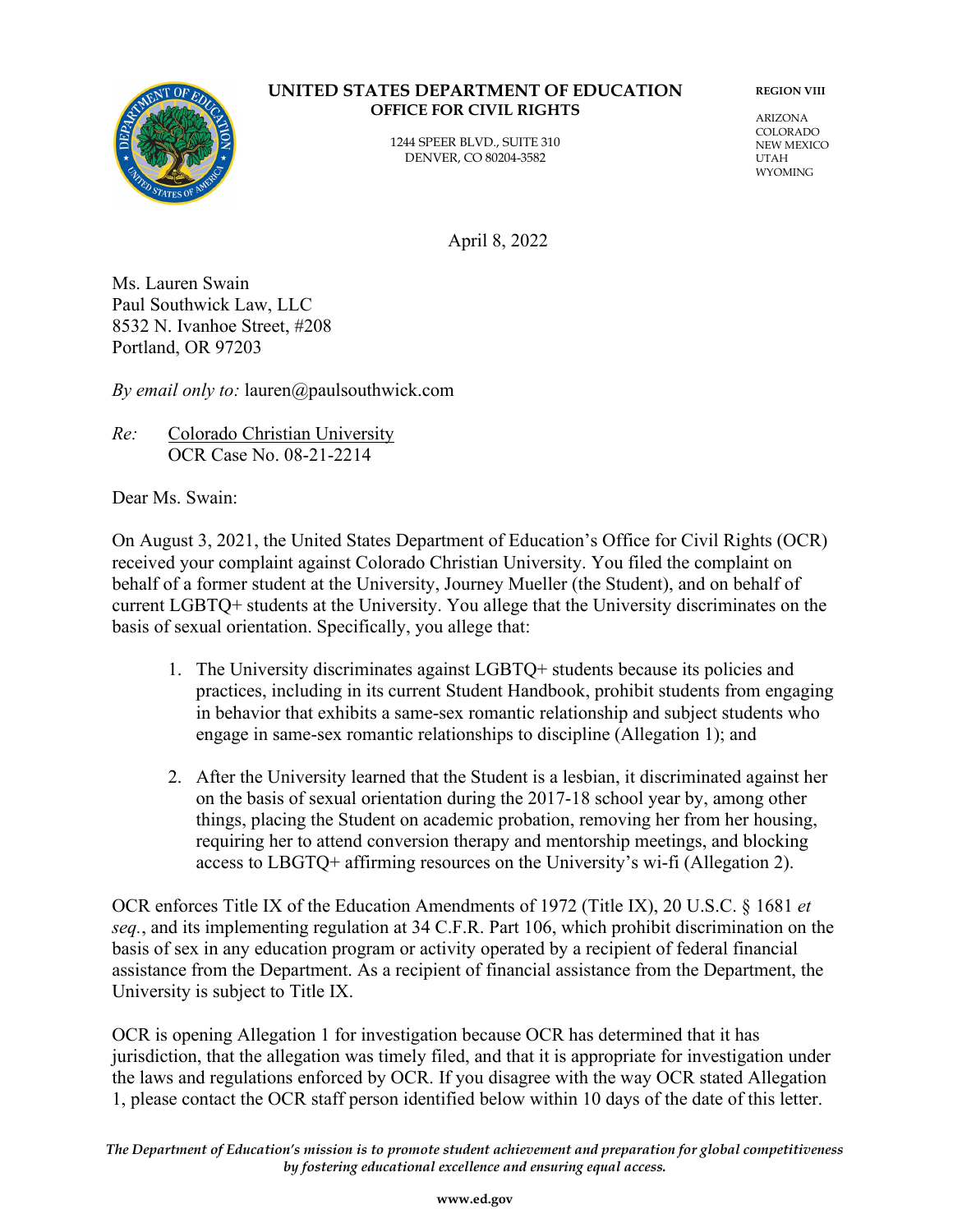Page 2 – Letter of Notification – Complainant - OCR Case No. 08-21-2214

Please note that opening this allegation for investigation in no way implies that OCR has made a determination with regard to its merits. During the investigation, OCR is a neutral fact-finder, collecting and analyzing relevant evidence from you, the University, and other sources, as appropriate. OCR will ensure that its investigation is legally sufficient and fully responds to the allegation in accordance with the provisions of Article III of OCR's *Case Processing Manual*  (CPM), available at [https://www2.ed.gov/about/offices/list/ocr/docs/ocrcpm.pdf.](https://www2.ed.gov/about/offices/list/ocr/docs/ocrcpm.pdf) In accordance with the CPM, OCR will provide a copy of the complaint to the University.

After carefully reviewing the information you provided, OCR has determined that it will not investigate Allegation 2. According to the information provided in the Student's Declaration, which was attached to your complaint, the Student attended the University between August 2017 and April 2018, and the acts of alleged discrimination against the Student occurred during that timeframe. As explained in Section 106 of the CPM, OCR generally will take action only with respect to allegations that are filed within 180 days of the alleged discrimination unless OCR grants a waiver under Section 107 of the CPM. You filed this complaint on August 3, 2021, more than 180 days after the University allegedly discriminated against the Student between August 2017 and April 2018.

You requested a waiver of the 180-day filing requirement for Allegation 2 on the following bases:

- 1) the COVID-19 pandemic;
- 2) the Trump administration's policies and statements about religious exemptions to Title IX;
- 3) the Trump administration's policies and statements about Title IX not prohibiting discrimination on the basis of sexual orientation or gender identity; and
- 4) although the initial act of discrimination took place more than 180 days ago, [the Student's] complaint should not be considered time-barred because the University continues to discriminate against [the Student] and to promulgate policies and practices that discriminate against LGBTQ+ students.

OCR has reviewed your request and declines to waive OCR's 180-day deadline. OCR is accordingly dismissing Allegation 2 as untimely under Section 108(d) of the CPM.

You have a right to appeal OCR's dismissal of Allegation 2 within 60 calendar days of the date indicated on this letter. An appeal can be filed electronically, by mail, or by fax. You must either submit (1) a completed appeal form online at [https://ocrcas.ed.gov/content/ocr-electronic](https://ocrcas.ed.gov/content/ocr-electronic-appeals-form)[appeals-form](https://ocrcas.ed.gov/content/ocr-electronic-appeals-form) or (2) a written statement of no more than 10 pages (double-spaced, if typed) by e-mail to [OCR@ed.gov,](mailto:OCR@ed.gov) by fax to 202-453-6012, or by mail to the Office for Civil Rights, U.S. Department of Education, 400 Maryland Avenue SW, Washington, D.C. 20202. The filing date on an appeal is the date the appeal is postmarked, submitted electronically, or submitted by fax. In the appeal, you must explain why you believe the factual information described here was incomplete or incorrect, the legal analysis was incorrect, or the appropriate legal standard was not applied, and how correction of any error(s) would result in the case being opened for investigation; failure to do so may result in dismissal of the appeal.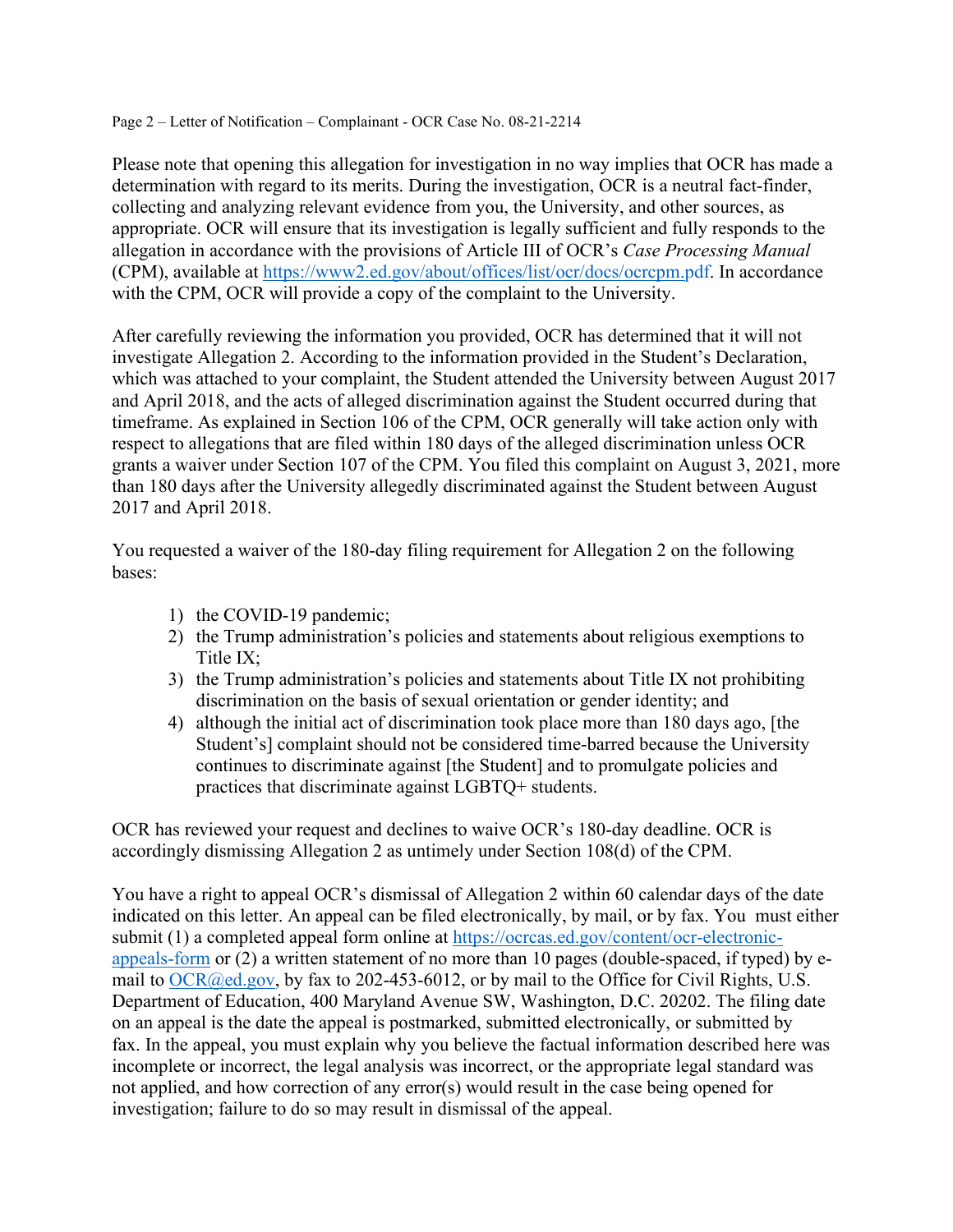Page 3 – Letter of Notification – Complainant - OCR Case No. 08-21-2214

OCR would like to make you aware that individuals who file complaints with OCR may have the right to file a private suit in federal court whether or not OCR finds a violation.

This letter sets forth OCR's determination in an individual OCR case. This letter is not a formal statement of OCR policy and should not be relied upon, cited, or construed as such. OCR's formal policy statements are approved by a duly authorized OCR official and made available to the public.

Please be advised that the University must not harass, coerce, intimidate, discriminate, or otherwise retaliate against an individual because that individual asserts a right or privilege under a law enforced by OCR or files a complaint, testifies, assists, or participates in a proceeding under a law enforced by OCR. If this happens, the individual may file a separate retaliation complaint with OCR.

Under the Freedom of Information Act (FOIA), it may be necessary to release this document and related correspondence and records upon request. If OCR receives such a request, we will seek to protect, to the extent provided by law, personally identifiable information that could reasonably be expected to constitute an unwarranted invasion of personal privacy if released.

If you have any questions or concerns, please contact Jennifer Weiser Bezoza, the OCR attorney assigned to this complaint, at  $(303)$  844-3676, or by email at [jennifer.bezoza@ed.gov.](mailto:jennifer.bezoza@ed.gov)

Sincerely,

Thomas M. Rock Supervisory Attorney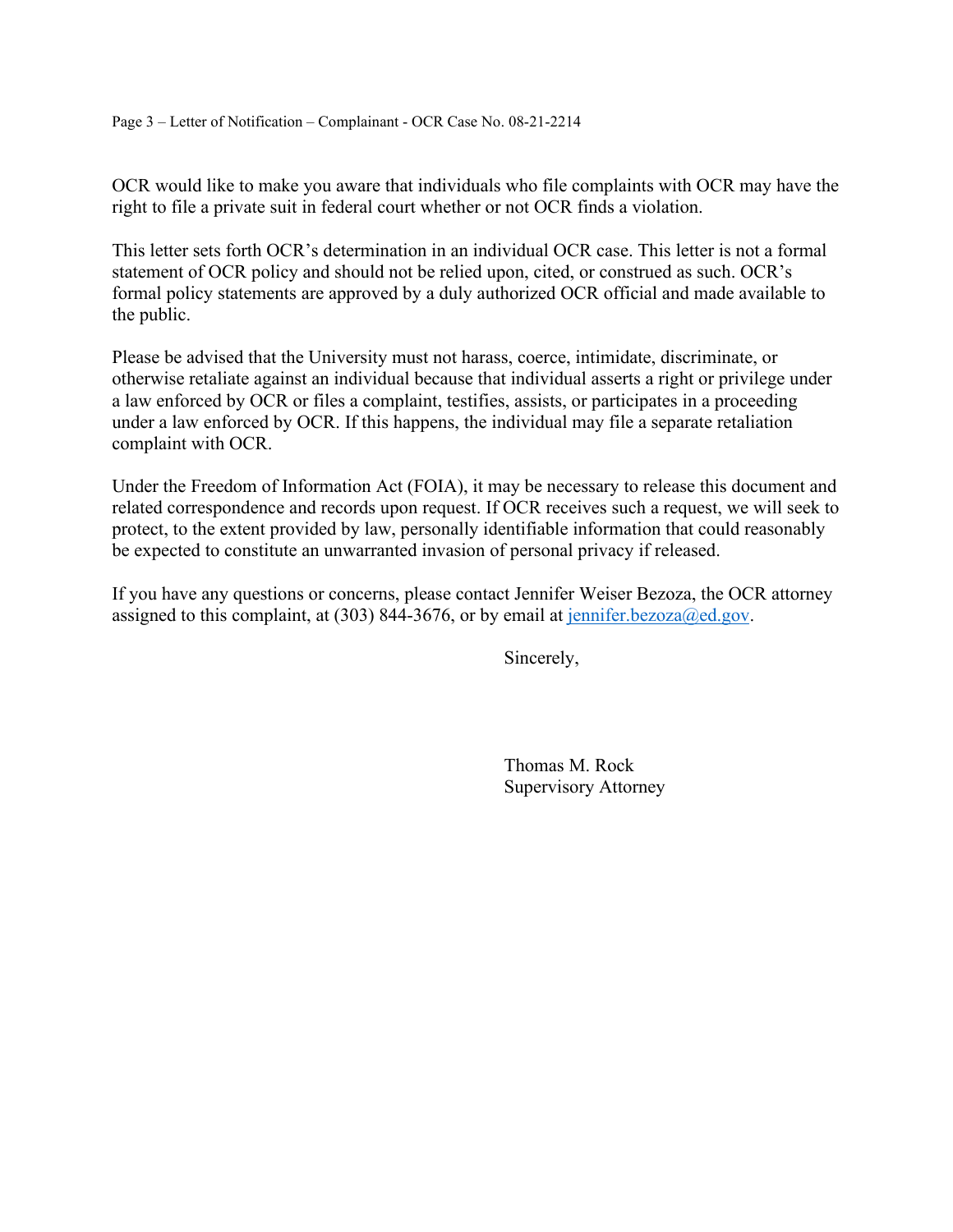

THE WANAMAKER BUILDING, SUITE 515 100 PENN SQUARE EAST PHILADELPHIA, PA 19107-3323

**REGION III** DELAWARE KENTUCKY MARYLAND PENNSYLVANIA WEST VIRGINIA

## **January 18, 2022**

# **IN RESPONSE, PLEASE REFER TO: 03212192**

*Via email only: [Lauren@paulsouthwick.com](mailto:Lauren@paulsouthwick.com)*

Ms. Lauren Swain Paul Southwick Law, LLC Religious Exemption Accountability Project 8532 North Ivanhoe Street, #208 Portland, OR 97203

Dear Ms. Swain:

This is to notify you that the U.S. Department of Education, Office for Civil Rights (OCR) has completed its evaluation of the complaint you filed against Clarks Summit University (the University) on behalf of your client, Gary Campbell, who will be referred to as the Student. You allege that the University discriminates on the bases of sex and sexual orientation. Specifically you allege:

- 1. The University maintains a policy in its Student Handbook prohibiting students from engaging in same-sex romantic or sexual relationships, as well as from "crossdressing or other actions deliberately discordant with birth gender."
- 2. The University discriminated against the Student on the basis of sexual orientation by expelling him from the University and refusing to allow him to reenroll or to graduate.

OCR enforces Title IX of the Education Amendments of  $1972<sup>1</sup>$  $1972<sup>1</sup>$  (Title IX), and its implementing regulation at 34 C.F.R. Part 106, which prohibits discrimination on the basis of sex in any education program or activity operated by a recipient of Federal financial assistance. As a recipient of Federal financial assistance from the Department, the University is subject to Title IX.

OCR will proceed with an investigation of allegation 1 because it raises a possible violation of Title IX and its implementing regulation that is ongoing based on existing policies. Please note that opening allegation 1 for investigation in no way implies that OCR has made a determination on the merits of the complaint. During the investigation, OCR is a neutral fact-finder, collecting and analyzing relevant evidence from the Complainant, the University, and other sources, as

<span id="page-12-0"></span><sup>&</sup>lt;sup>1</sup> Amendments to the Title IX regulation went into effect on August 14, 2020, and can be viewed [here.](https://www.federalregister.gov/documents/2020/05/19/2020-10512/nondiscrimination-on-the-basis-of-sex-in-education-programs-or-activities-receiving-federal) You can find that regulatio[n here.](https://www2.ed.gov/policy/rights/reg/ocr/edlite-34cfr106.html) For more information about Title IX, including the new Title IX regulation and related resources, visit OCR' s website at [https://www2.ed.gov/policy/rights/guid/ocr/sexoverview.html.](https://www2.ed.gov/policy/rights/guid/ocr/sexoverview.html)

*The Department of Education's mission is to promote student achievement and preparation for global competitiveness by fostering educational excellence and ensuring equal access.*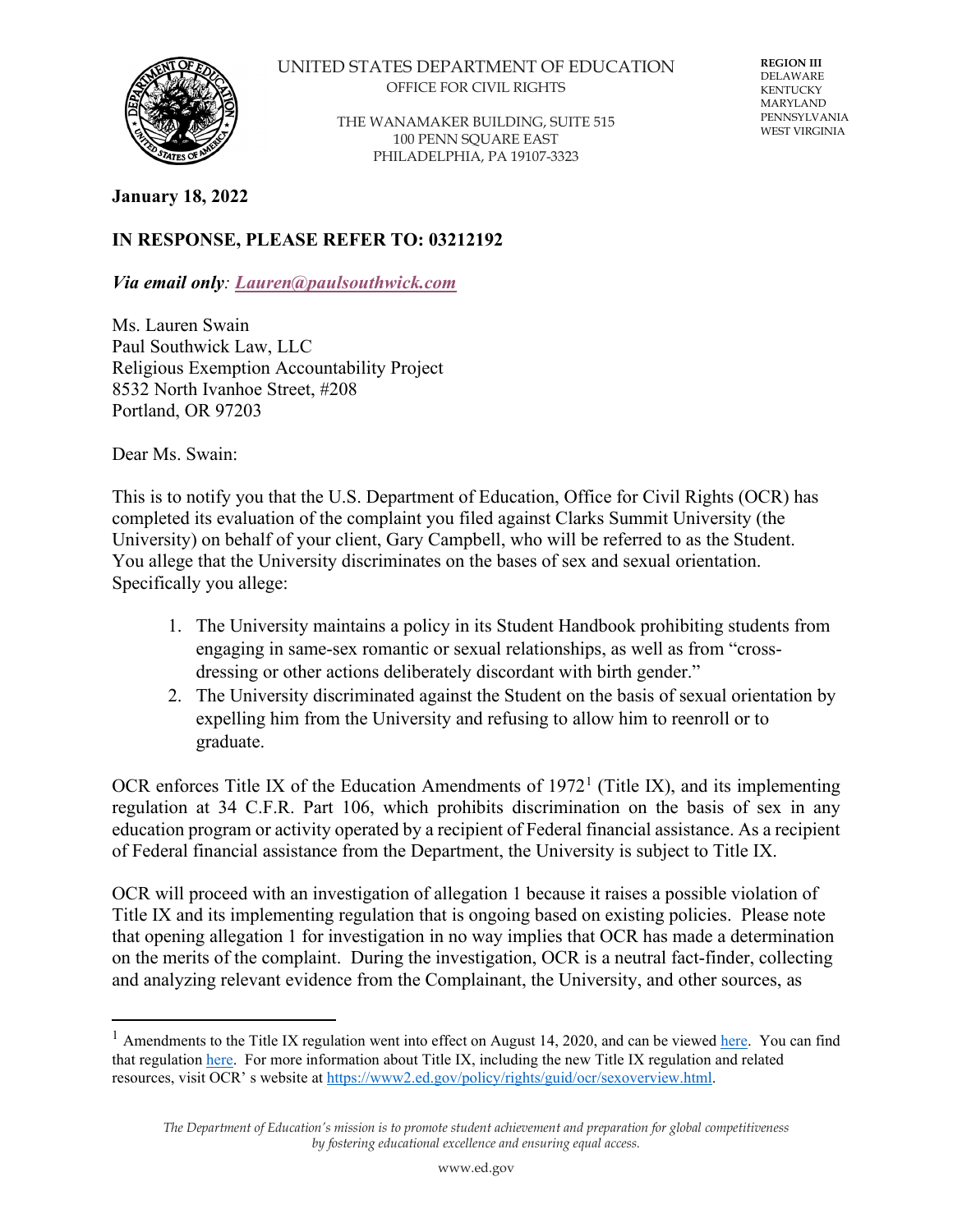## Page 2- Ms. Lauren Swain

appropriate. OCR will ensure that its investigation is legally sufficient and fully responds to the allegations in accordance with the provisions of the Case Processing Manual (CPM), available at [http://www.ed.gov/ocr/docs/ocrcpm.pdf.](http://www.ed.gov/ocr/docs/ocrcpm.pdf)

Please also note the section on resolution of a complaint prior to the conclusion of an investigation. If the recipient expresses an interest in resolving the complaint and OCR determines that resolution of the complaint prior to the completion of the investigation is appropriate, OCR may attempt to negotiate an agreement with the recipient pursuant to Section 302 of the CPM.

OCR has also determined that we will dismiss allegation 2 of your complaint because it is untimely. As explained in Section 106 of OCR's CPM, OCR generally will take action only with respect to allegations that are filed within 180 days of the last act of alleged discrimination. You filed this complaint on July 28, 2021, more than 180 days after the University's last acts of alleged discrimination in 2003 and 2019.

You requested that OCR grant a waiver of the timeliness requirement for allegation 2 on several bases. You explained that the previous presidential administration's policies and statements about religious exemptions to Title IX, as well as its policies and statements about sexual orientation or gender identity prevented the Student from filing sooner, and as a result you are requesting waiver under Section 107(e) of OCR's CPM. You also requested a waiver due to the COVID-19 pandemic, as many state courts had tolled their deadlines for this reason. OCR cannot grant a waiver on the bases you have requested. OCR has been receiving, investigating, and resolving complaints throughout the COVID-19 pandemic and has not tolled its filing deadline because of the pandemic. In addition, your assumptions about how your complaint may have been resolved under a specific presidential administration do not merit a waiver of OCR' s 180-day deadline.

You also requested a timeliness waiver because you believe the University is continuing to discriminate against the Student by to promulgating policies and practices that discriminate against LGBTQ+ students. The CPM states that timely allegations may include those where the complainant alleges a continuing discriminatory policy or practice. The University's alleged actions against the Student were discrete acts that triggered OCR's filing deadlines; the alleged actions were sufficiently clear and final to trigger your awareness of and duty to assert the Student's rights within the required timeline. *See Nat'l Passenger R.R. Corp. v. Morgan*, 536 U.S. 101 (2002). Your allegation that the University's anti-LGBTQ+ policies in its handbook continue to discriminate against the Student does not transform the discrete acts against the Student into an ongoing pattern or practice of discrimination that would waive the 180-day filing deadline for allegation 2. OCR is accordingly dismissing allegation 2 as untimely under Section 108(d) of the CPM.

This letter sets forth OCR's determination in an individual OCR case. This letter is not a formal statement of OCR policy and should not be relied upon, cited, or construed as such. OCR's formal policy statements are approved by a duly authorized OCR official and made available to the public. The complainant may have the right to file a private suit in federal court whether or not OCR finds a violation.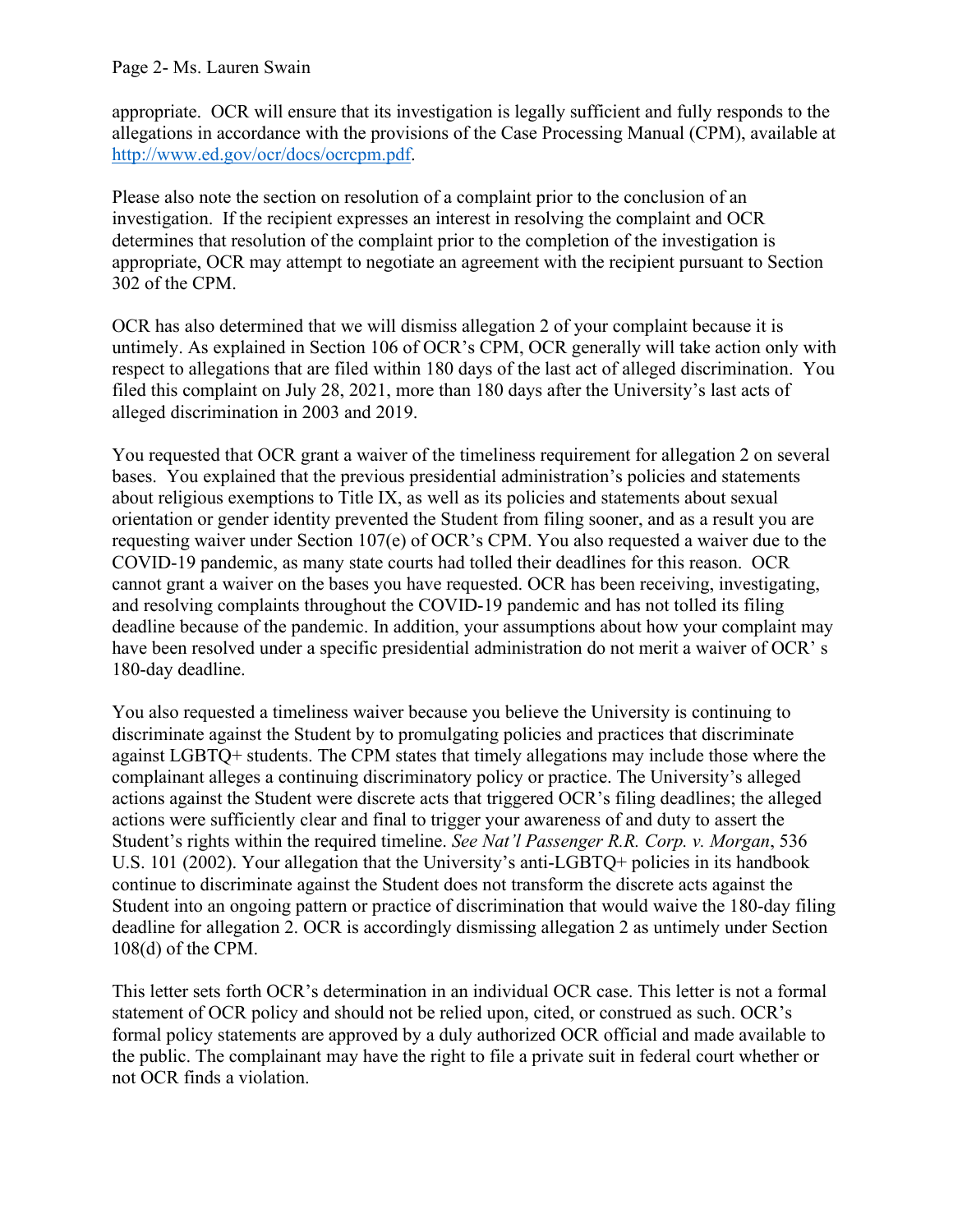### Page 3- Ms. Lauren Swain

You have a right to appeal OCR's determination regarding allegation 2 within 60 calendar days of the date indicated on this letter. An appeal can be filed electronically, by mail, or fax. You must either submit a completed appeal form online at [https://ocrcas.ed.gov/content/ocr](https://ocrcas.ed.gov/content/ocr-electronic-appeals-form)[electronic-appeals-form,](https://ocrcas.ed.gov/content/ocr-electronic-appeals-form) or mail a written statement of no more than ten (10) pages (doublespaced, if typed): if submitted by mail, please send to the Office for Civil Rights, U.S. Department of Education, 400 Maryland Avenue SW, Washington, D.C. 20202. If submitted via e-mail, send to  $OCR(\partial_{\theta}ed.gov)$ ; if submitted via fax, please send to 202-453-6012. The filing date on an appeal is the date the appeal is postmarked, submitted electronically, or submitted via fax. In the appeal, you must explain why you believe the factual information was incomplete or incorrect, the legal analysis was incorrect or the appropriate legal standard was not applied, and how correction of any error(s) would result in the case being opened for investigation; failure to do so may result in dismissal of the appeal.

Federal regulations prohibit intimidation, threatening, coercion, harassment, or other retaliation against those filing complaints with OCR and those participating in the complaint resolution process. Complainants and participants who feel that such actions have occurred may file a separate complaint with OCR.

Under the Freedom of Information Act, it may be necessary to release this document and related records upon request. If OCR receives such a request, it will seek to protect, to the extent provided by law, personal information that, if released, could reasonably be expected to constitute an unwarranted invasion of privacy.

If you have any questions, please contact Josh Galiotto, Investigator, at 215-656-8587 or [Joshua.galiotto@ed.gov](mailto:Joshua.galiotto@ed.gov) or Gina DePietro, Team Attorney, at 215-656-8595 or [Gina.DePietro@ed.gov.](mailto:Gina.DePietro@ed.gov.)

Sincerely,<br>Clan M Ham

Christina M. Haviland Supervisory Attorney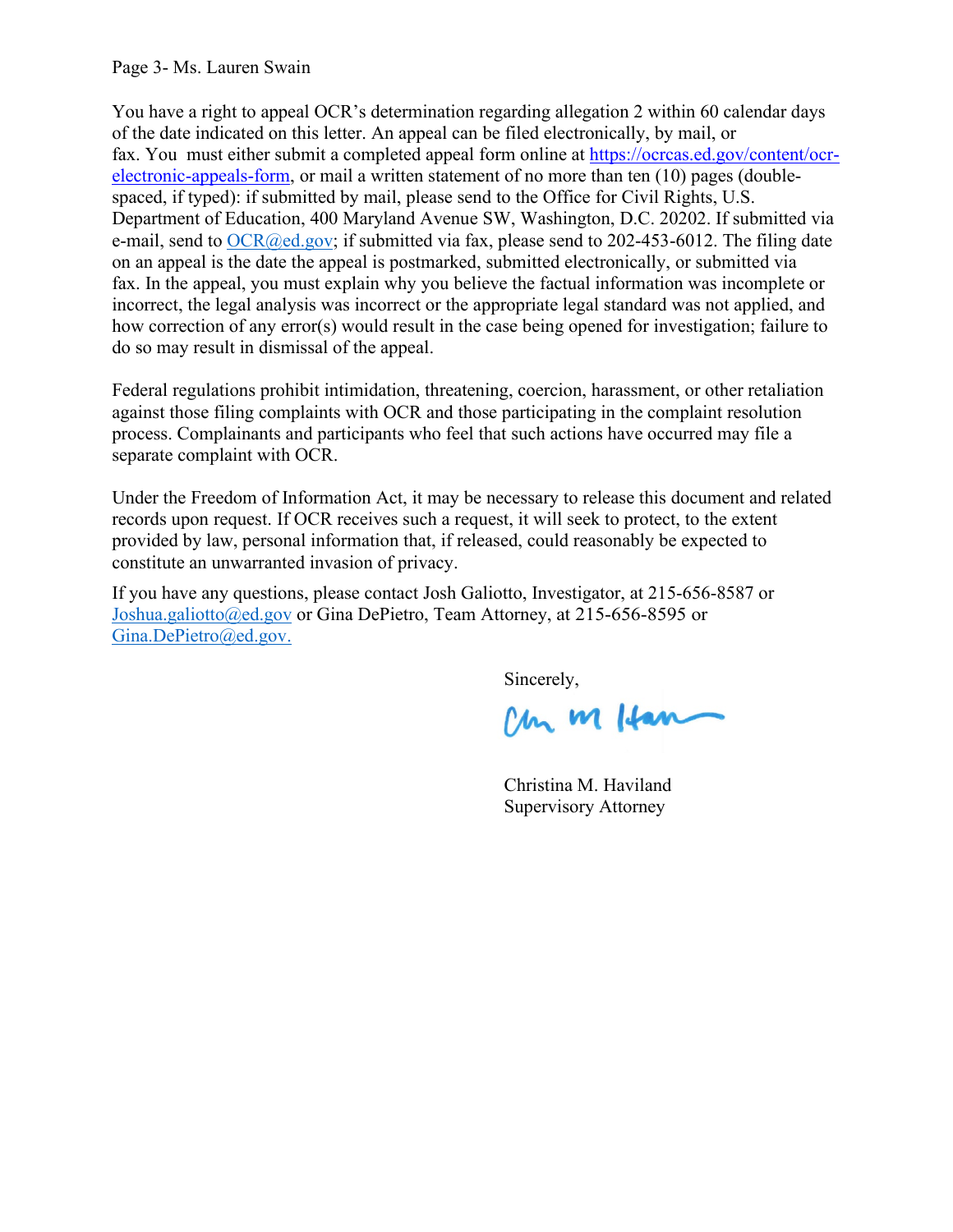

230 SOUTH DEARBORN ST., 37TH FLOOR CHICAGO, IL 60604

**REGION V** ILLINOIS INDIANA IOWA MINNESOTA NORTH DAKOTA WISCONSIN

January 7, 2022

Ms. Lauren Swain 8532 N. Ivanhoe St., Suite 203 Portland, OR 97203

*Sent via email only to: lauren@paulsouthwick.com* 

OCR Case No. 05-22-2023

Dear Ms. Swain:

The U.S. Department of Education, Office for Civil Rights (OCR), has completed its evaluation of the complaint you filed against Lincoln Christian University (University) on October 28, 2021. You allege that in August 2021, the University discriminated against Kalie Hargrove (Smdent A) on the basis of sex (gender identity) by directing her either to withdraw from classes or face discipline because she publicly identified as transgender.

OCR enforces Title IX of the Education Amendments of 1972 (Title IX), 20 U.S.C. *§§* 1681 - 1688, and its implementing regulation at 34 C.F.R. Part 106, which prohibit discrimination on the basis of sex in any education program or activity operated by a recipient of Federal financial assistance. As a recipient of Federal financial assistance from the Depmtment, the University is subject to Title IX. Title IX and its implementing regulation contain several exemptions and exceptions from their coverage. *See* 20 U.S.C. §§ 168l(a)(l)-(9); 34 C.F.R. §§ 106.11-106.15; *see also* OCR's webpage on exemptions from Title IX. The University may claim an exemption from the application of Title IX and its implementing regulation to this complaint by contacting OCR.

OCR is opening an investigation into the complaint. Please understand that opening an investigation does not mean that OCR has made a decision about the complaint. Dming the investigation, OCR is neutral; OCR will collect and analyze the evidence it needs in order to make a decision about the complaint. OCR will ensure that its investigation addresses the complaint allegation and complies with OCR's *Case Processing Manual*.<sup>1</sup>

Individuals who file complaints with OCR may have the right to file a private suit in federal comt whether or not OCR finds a violation.

It is also important for you to understand that the laws OCR enforces prohibit the University from harassing, coercing, intimidating, discriminating, or otherwise retaliating against you

<sup>&</sup>lt;sup>1</sup> https://www2.ed.gov/about/offices/list/ocr/docs/ocrcpm.pdf

The Department of Education's mission is to promote student achievement and preparation for global competitiveness by fostering educational excellence and ensuring equal access.